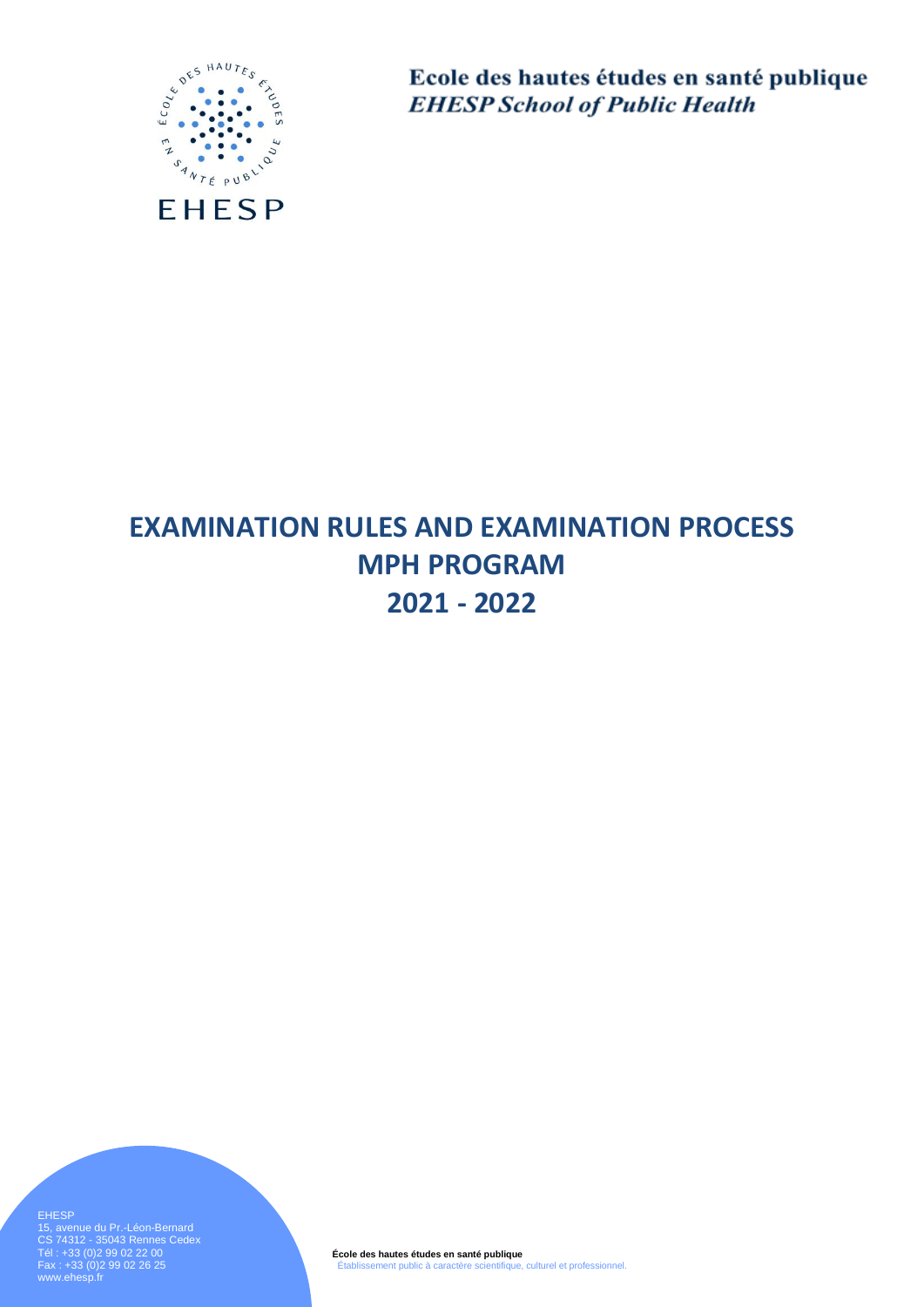

## $\div$  Before you arrive

- Get up early and anticipate any transportation issues. According to the exam procedure rules, **late students will not be admitted into the exams** (unless there are extreme circumstances). If you are late, it's an automatic fail and you have to wait for re-writes. *Don't be* late. If something serious has come up call **MPH Program coordinator : Emilie PETKOVIC +33 (0) 6 61 10 91 07** (put it in your phones now, do not use for any other purposes).
- **Have with you your EHESP Student card.** This has your student number which **you will absolutely need for your exam.**
- **Check before if you can bring your class notes, study notes, textbooks and computers (internet access will not be allowed)**

### $\div$  **When** you arrive

- **ARRIVE EARLY.** If the exams begin at 9 am so **you should be there at 8:30 a.m.**
- Have ready your student card.
- Take a seat only where you find the blank exam papers. There will be one student seated at each table.
- Prepare your things and await further instructions.
- You can have with you **at the table, when authorized:**
- o Your class or study notes
- o Textbooks
- o Your computers
- **You cannot have with you at the table your cell phones**, unless they are turned off. I'm sorry if you use it as a clock, but you will not be allowed to have it with you at the table. If you are caught

looking at or using your cell phone, **the incidence will be reported and can lead to an automatic fail**

- You will be asked to complete the top of your exam papers:
- o Student N° (In the two places where 'N°' is indicated). Additional sheets and scratch paper will be available in case you need it

## $\div$  Exam Begins

- **The exam questions will be distributed face down.** You are not to turn over the exam questions until indicated to do so.
- Once everyone has received the exam questions, the exam supervisor will **inform you that you can start, will indicate the current time and the time you have for the exam.**